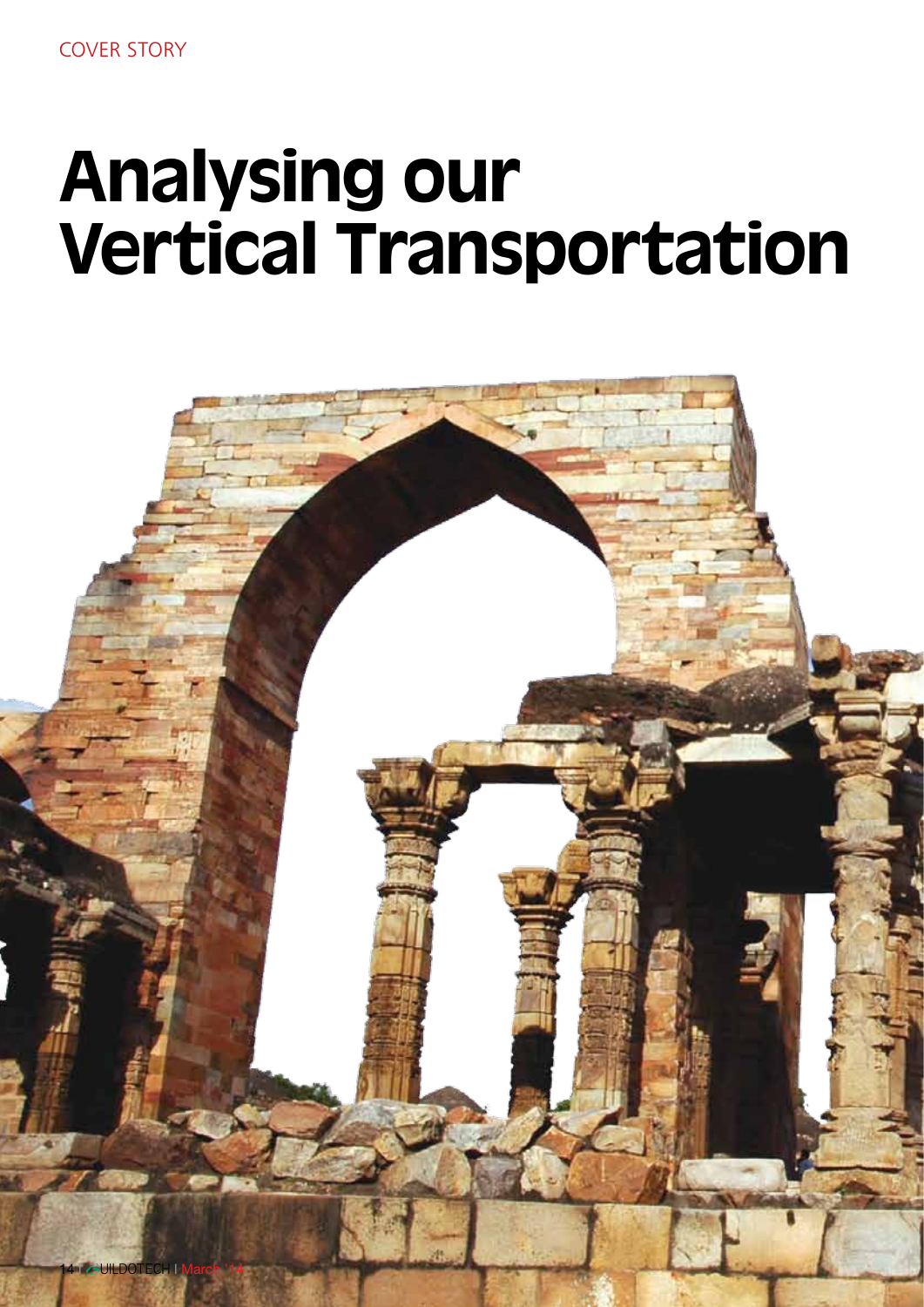### COVER STORY



*India is surely growing tall with more than 40 storeys high building becoming a norm rather an exception. TAK Mathews, Chartered Engineer and Principal Consultant TAK Consulting examine the criticality of vertical transportation in building tall.*

T he reference from the Bible (Genesis 11:4) to the "Tower of Babel" is probably the first evidence of man's never ending ambition to build tall. Wikipedia also points to a similar reference in the Koran as well as such grandiose plans originating in prehistoric Central America.

> Some researchers conclude that even with the crude methods, resources and material available in those days, the Tower of Babel could have been built to a height of over two kilometres, which would be two and a half times the height of Burj Khalifa and about two times taller than the proposed Kingdom Tower. The 146.5m Pyramid of Giza built around 2500BC lends some credence to this contention. The 122m Jetavanaramaya Stupa (300AD) located in the ruins of Jetavana Monastery in the sacred world heritage city of Anuradhapura, Sri Lanka indicates that the expertise to build tall existed even on the Indian sub-continent.

> > The Bible goes on to explain that the Tower of Babel was never completed because God intervened by confounding the languages of the people such that they could not communicate with each other. The confounding of the languages probably explains why the Americans and the British still cannot agree whether it is an "elevator" or a "lift".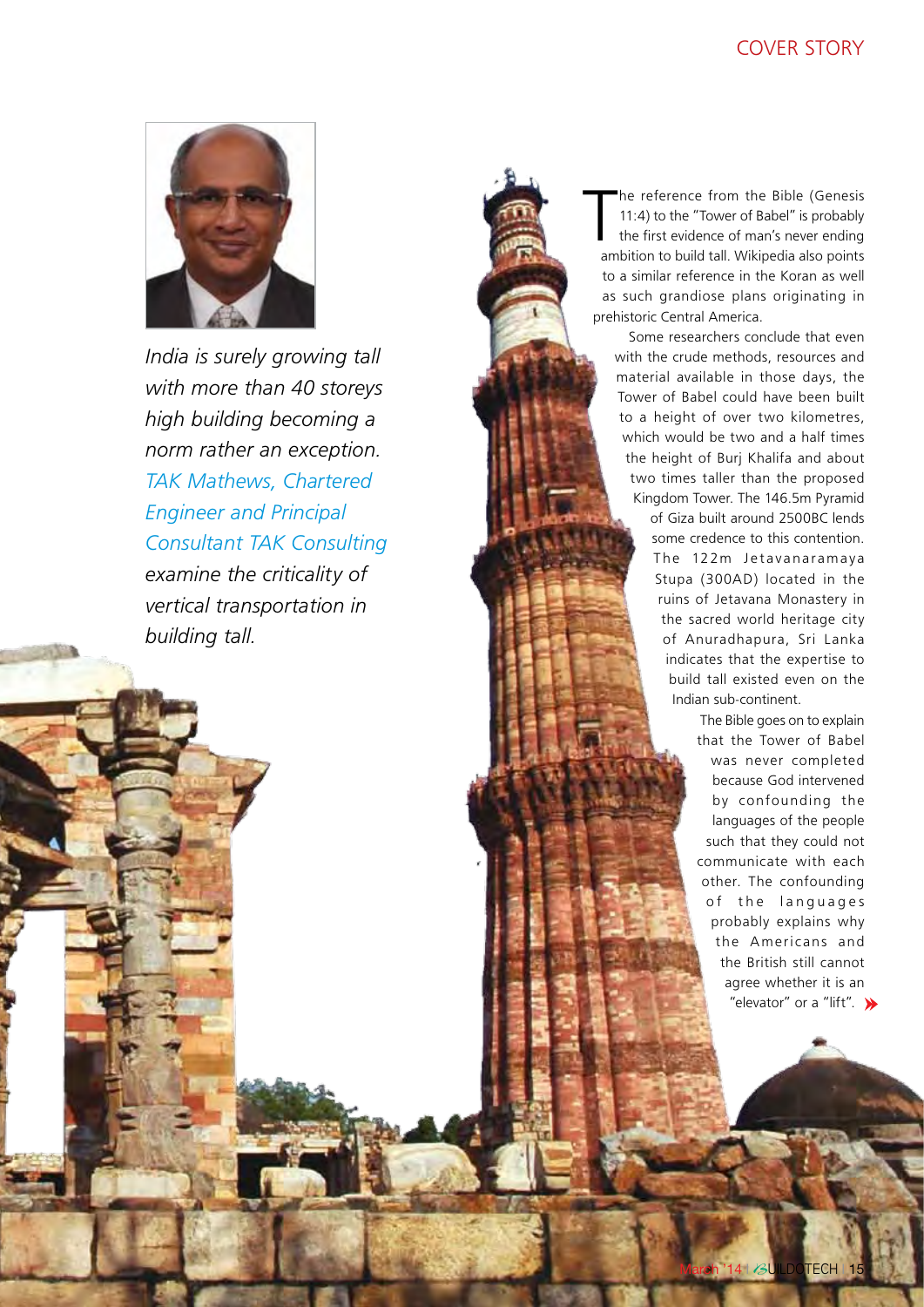#### COVER STORY

But, suppose the Tower of Babel had been built, would the people have achieved their objective of staying together? Would the tower have ensured the close interaction between the people, which was the primary driver to the tower plan? How would they have ensured their livelihood and means of sustenance?

The answer would have to be a resounding NO. While the people might have had the methods, resources and material to build tall, it is fact that Elisha Graves Otis had not invented the safe elevator till 1853 and without the elevator, movement within the tower and daily sustenance would have been impractical. The Tower of Babel would then have failed in its objective of keeping all the people together and would have remained nothing more than a structure like the Pyramid and the Stupa.



In India, the earliest tall ambition was epitomized in the 73m Qutab Minar from the 13th century. The 85m Rajabhai Clock Tower constructed in

Undoubtedly, Elisha Graves' demonstration of the safety elevator in 1853 has been the one single event that has enabled the transformation of the skylines of the world's cities. Today, it is possible to construct structures of great height. The conversion of these structures into a meaningful building is limited only by the technical limitations of elevators.



Elisha Graves Otis



1878 surpassed the Qutab Minar, but then again remained a structure not meant for continuous occupancy. The first real habitable building to attempt reaching for the skies in India was the 86m high, 25 floors Usha Kiran building constructed in 1961. This building was Asia's tallest for some time.

## Understanding the Importance

While elevatoring is what converts something that would otherwise be nothing more than a monumental structure into a habitable meaningful building, its critical importance continues to be ignored. Most developers and designers are unaware of the detailed science involved in establishing the elevatoring in a building.

When the approach to the building design is driven by aesthetic priorities that the owner sets out, invariably elevators become a function of what can be accommodated rather than what should be provided. It is not uncommon to find developers and designers allot higher priority to toilet fittings and landscaping than to the lifeline of the building. After the aesthetic priorities are addressed the next bottleneck that sets in are economic priorities that look at elevators as a luxury that is best compromised if not avoided.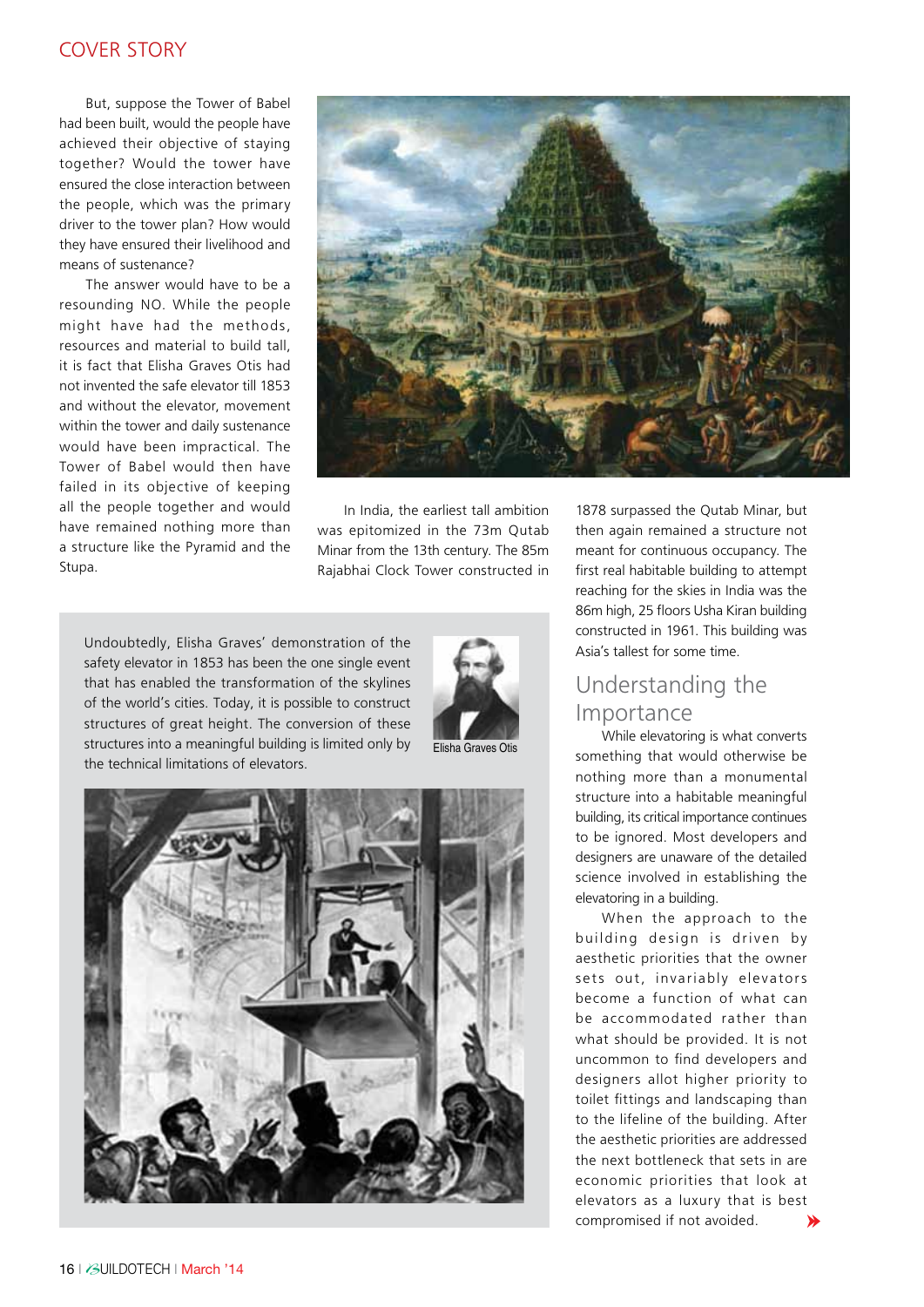#### COVER STORY



The grand old Usha Kiran is a contrasting study. Equipped with three passenger elevators and two service elevators, this building even today stands out as a benchmark for the elevatoring that requires to be provided for an ultra-premium residential apartment. (A good 50 years later these elevators are being replaced today with the latest technology and faster elevators.) In contrast, many of the ultra-premium and bespoke buildings of today have elevatoring provisions that are not only inferior but also grossly inadequate. In fact, some of these newer buildings have elevatoring that make the serpentine elevator queues at the Nariman Point buildings look acceptable.

If the design is wrong, rarely is a corrective solution available. If the structure or the elevator core is inadequate, what solution do you have other than demolition? To quote a senior leader from the industry, "Change will happen only after developers and designers had repeatedly faced the consequences and costs of bad elevatoring". Definitely a very costly exercise!

# Indian Cultural **Challenges**

Along with the good traffic analysis, understanding of the cultural

nuances of the region is also critical. Interestingly, this aspect is often overlooked. The primary objective of elevatoring a building is to facilitate circulation and movement of people (and goods) within a building. To this end it is vital to understand why and how people need to move, which is largely dictated by their living habits. Living habits in turn are largely governed by the cultural background and societal influences.

When it comes to the low-income segment in India, which normally would be one room and kitchen units, the ratio would be a function of whether the apartment building is a rehabilitation building orand affordable housing project. The owner profile would impact the density from

4 to 5 people per unit for the former and 1 to 3 people per unit for the latter.

In the middle income apartment building, the service staff (maid, garbage collector, milkman, newspaper delivery, driver etc.) numbers add to the elevator population whereas, in luxury apartments, the service staff do not have access to the main elevators and elevatoring has to be planned accordingly.

In other building types like hospitality, many prominent hotels in India while great on providing adequate elevators for guests fall short on the adequacy of elevators for service. Likewise, in some office complexes, one elevator is reserved for the top management. Removing one of the lifts from general service invariably compounds the traffic analysis on which the project's verticaltransportation was based and thereby increasing average waiting time for the public.

These examples bring to the fore the importance of planning the elevator system at an early stage of the project with thorough understanding of the profile of the users, usage pattern as well as elevator grouping, placing and configuration.

# Avoiding Accidents

The numbers of accidents involving elevators and escalators around the country are on the rise, which cannot happen without errors and omissions on part of either the